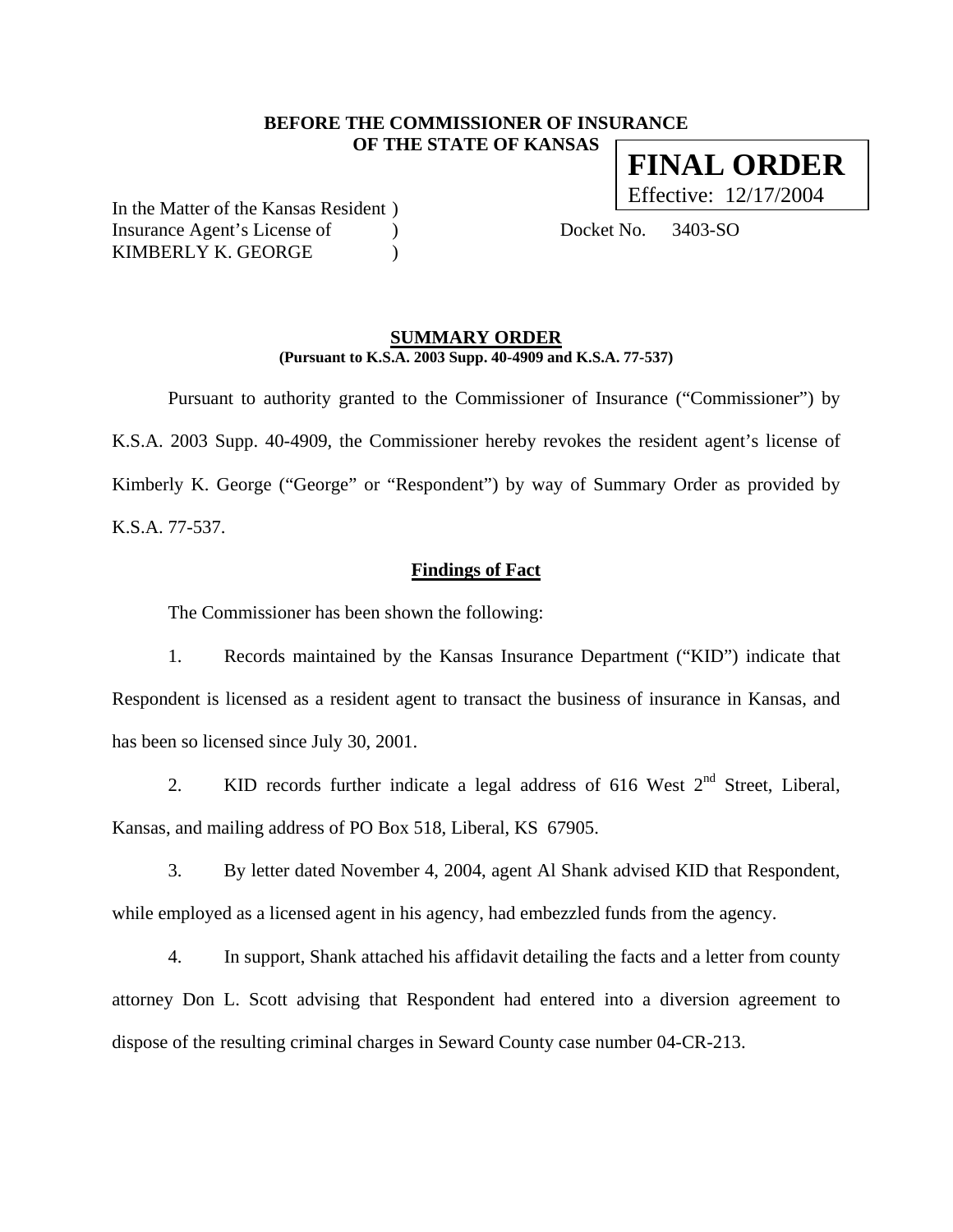#### **Applicable Law**

5. K.S.A. 2003 Supp. 40-4909(a) provides, in relevant part:

"The commissioner may deny, suspend, revoke or refuse renewal of any license issued under this act if the commissioner finds that the applicant or license holder has: . . . (4) Improperly withheld, misappropriated or converted any moneys or properties received in the course of doing insurance business . . . (8) Used any fraudulent, coercive, or dishonest practice, or demonstrated any incompetence, untrustworthiness, or financial irresponsibility in the conduct of business in this state or elsewhere . . .." K.S.A. 2003 Supp. 40-4909(a).

6. The Commissioner may revoke any license issued under the Insurance Agents Licensing Act if the Commissioner finds that the interests of the insurer or the insurable interests of the public are not properly served under such license. K.S.A. 2003 Supp. 40-4909(b).

## **Conclusions of Law**

7. The Commissioner has jurisdiction over Respondent as well as the subject matter of this order, and such order is necessary to prevent immediate danger to the public welfare.

8. The Commissioner finds, based on the facts contained in paragraphs 3 and 4 above and in supporting documents that Respondent improperly withheld, misappropriated, or converted moneys received in the course of doing insurance business.

9. The Commissioner further finds that Respondent used a dishonest practice and demonstrated incompetence, untrustworthiness, or financial irresponsibility in the conduct of business.

10. The Commissioner concludes that sufficient grounds exist for the suspension or revocation of the insurance agent's license of Kimberly K. George pursuant to K.S.A. 2003 Supp. 40-4909(a).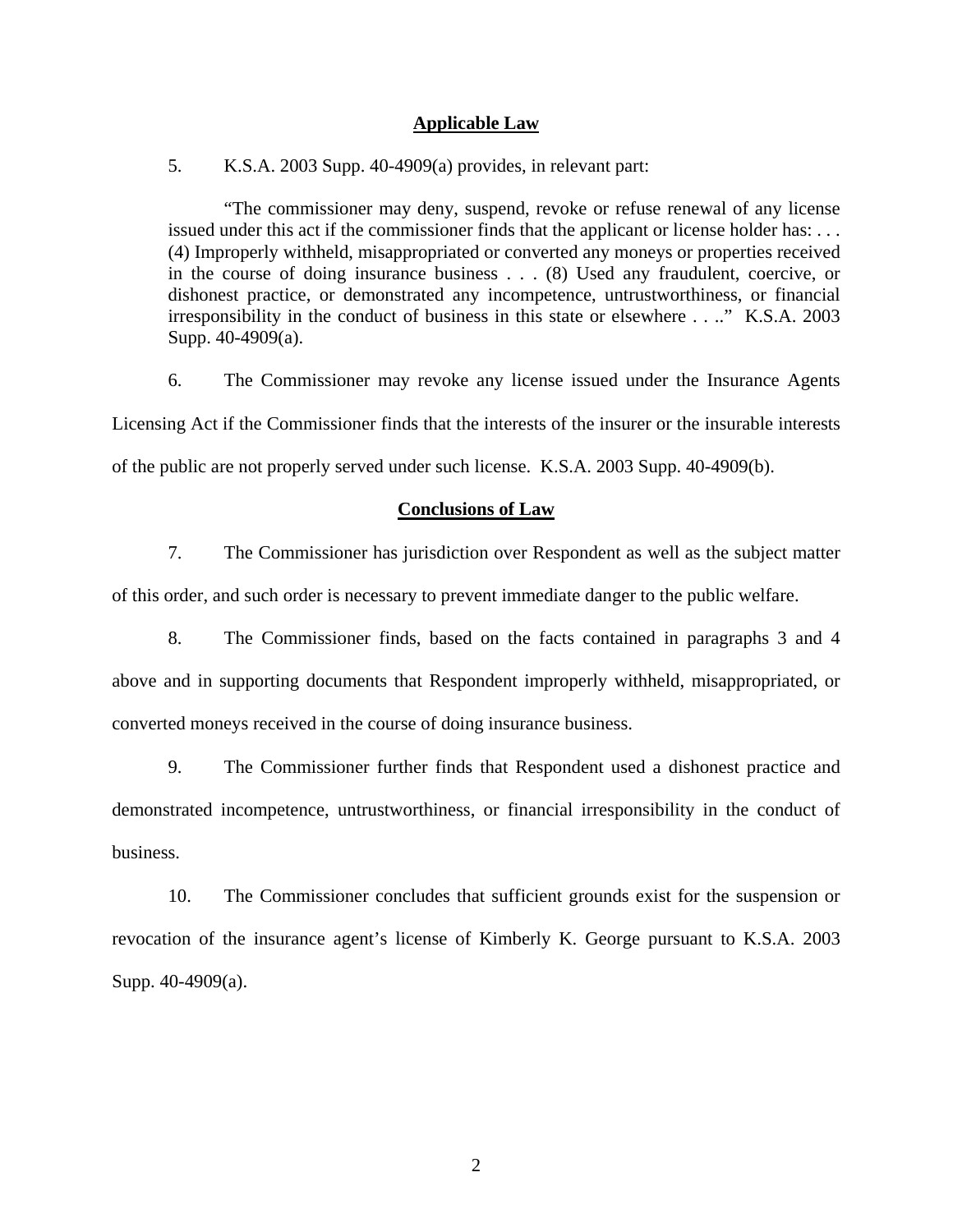11. The Commissioner also concludes that Respondent's license may be revoked or suspended pursuant to K.S.A. 2003 Supp. 40-4909(b) for the protection of the interests of the insurer and the insurable interests of the public.

12. Based on the facts and circumstances set forth herein, it appears that the use of summary proceedings in this matter is appropriate, in accordance with the provisions set forth in K.S.A. 77-537(a), in that the use of summary proceedings does not violate any provision of the law and the protection of the public interest does not require the KID to give notice and opportunity to participate to persons other than Kimberly K. George.

13. Accordingly, the Commissioner finds that George's Kansas resident insurance agent's license should be revoked.

**IT IS THEREFORE ORDERED BY THE COMMISSIONER OF INSURANCE THAT the Kansas resident insurance agent's license of Kimberly K. George is hereby REVOKED**. It is further ordered that **Kimberly K. George shall CEASE AND DESIST from engaging in the business of insurance** until and unless this order is vacated or modified after further proceedings or a license is issued upon an acceptable new application.

**IT IS SO ORDERED THIS \_29th\_ DAY OF NOVEMBER 2004, IN THE CITY OF TOPEKA, COUNTY OF SHAWNEE, STATE OF KANSAS.** 



| $\angle$ s/ Sandy Praeger        |
|----------------------------------|
| <b>Sandy Praeger</b>             |
| <b>Commissioner of Insurance</b> |
| BY:                              |
|                                  |

 $/s/$  John W. Campbell John W. Campbell General Counsel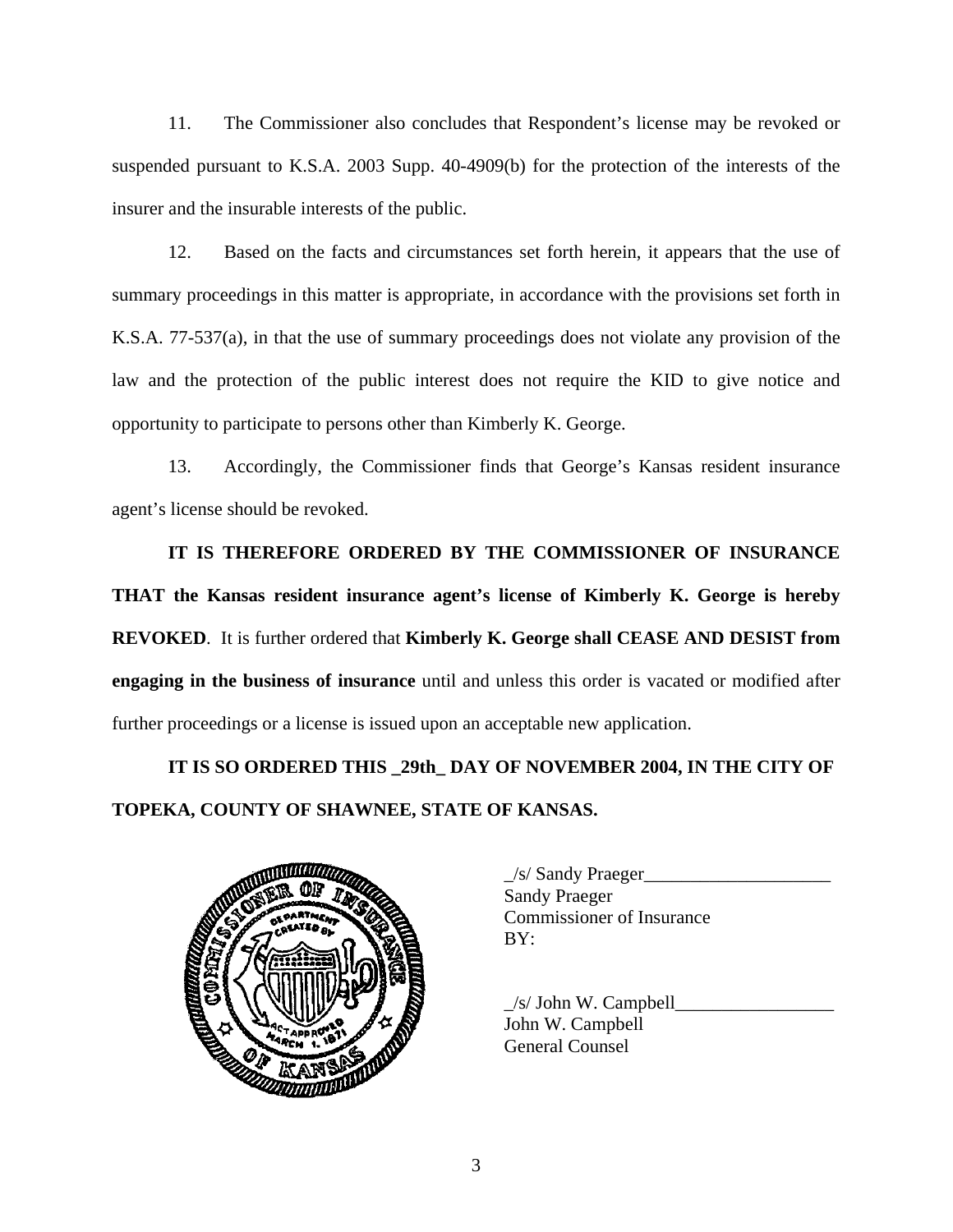**NOTICE: The person designated pursuant to K.S.A. 77-613(e) to receive service of a petition for judicial review on behalf of the KID is John W. Campbell, General Counsel, Kansas Insurance Department, 420 S.W. 9th St., Topeka, KS 66612.** 

# **Certificate of Service**

 The undersigned hereby certifies that she served a true and correct copy of the above and foregoing **Summary Order** on this \_29th\_ day of November 2004, by causing the same to be deposited in the United States Mail, first class postage prepaid, addressed to the following:

Kimberly K. George PO Box 518 Liberal, KS 67905

> $\angle$ s/ Brenda J. Clary $\angle$ Brenda J. Clary